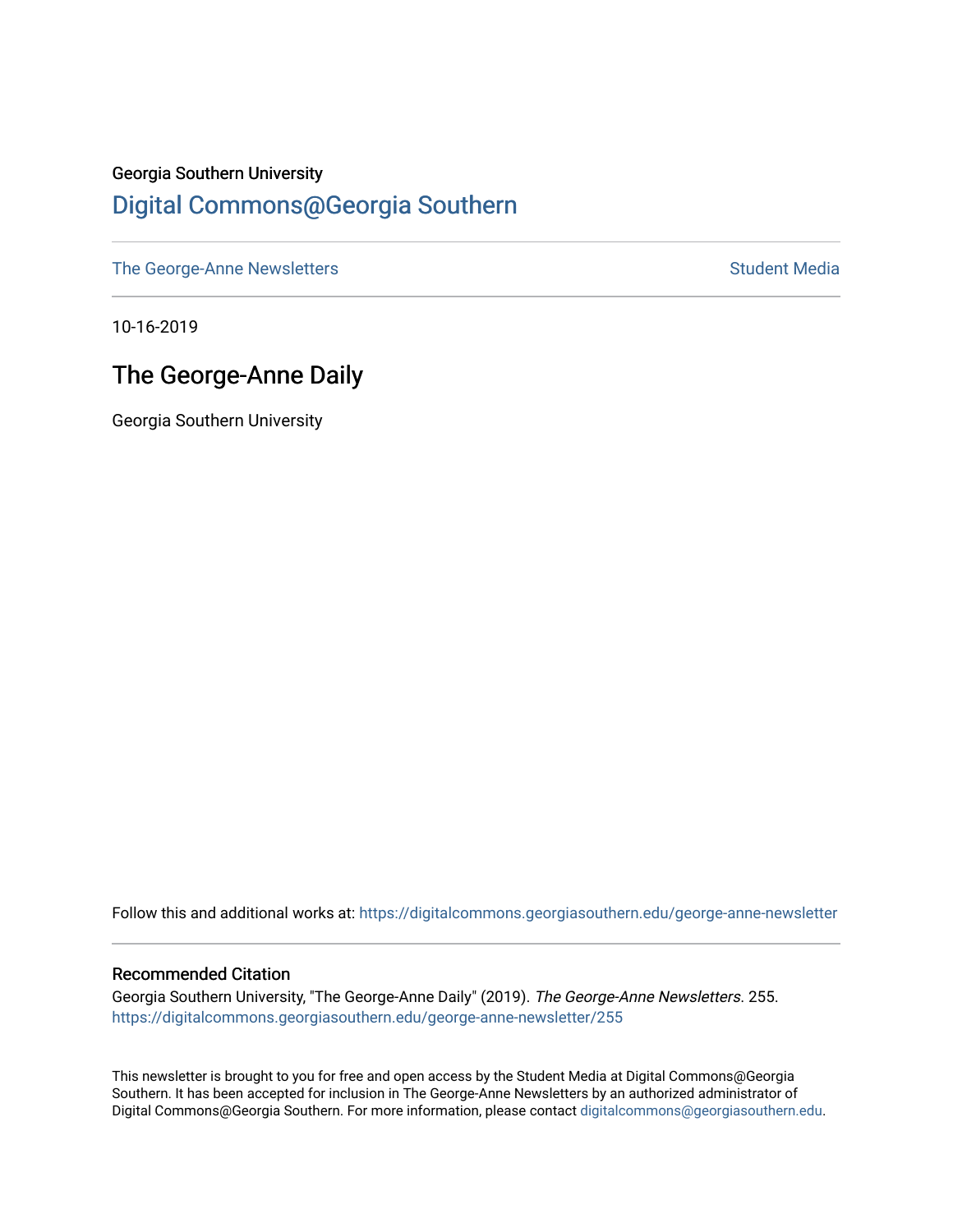# THE GEORGE-ANNE DAILY  $f$  $q$  $q$

# **Top stories from October 16, 2019**

Welcome back Eagle Nation and welcome to The G-A Daily newsletter! Thank you for your present and future readership! Be sure to keep up with us through our social media links above.

## **[Georgia Southern history department](http://r20.rs6.net/tn.jsp?f=001pY01MFKFtxvgSUww1MVQJERW3AZIXFqjL50buybbEE_95yJVSo5CY-mMO12dOrXEYlCMF8jDV6wG75V62m-hj03NwN9jVx5at0y0b6-8qOKMDKlSOYefMFeDJa8RLjQP704e9TNGorZrQrcQwsedf2c2yTvj4Mg1bDLcrjgdKCc0RM5BvzA5IlO5xIF4x46zrlPLM5KqX4tk93Q-hspbSlCyXXaHmApG&c=G0Ruuyy7_l6M9W_64dqonB58lH1pGtZETRidWDTlaAVv2BUKj67YGQ==&ch=1MXDhm-CUvWCKVNN_4Iz_tLsbBMx7-3J2JsFrXMaCFH8J8PnLUEX0Q==) hosts lecture on book burnings**

The Georgia Southern University history department hosted a teach-in Tuesday night to discuss book burnings throughout world history.

### **[Publix, shopping center getting](http://r20.rs6.net/tn.jsp?f=001pY01MFKFtxvgSUww1MVQJERW3AZIXFqjL50buybbEE_95yJVSo5CY-mMO12dOrXElcM-Mj_5mupowrzmCPV7QHV6bjvTOzc7_yMeJ-QZjk_6Z-iyadDxx_BaA2pbHV1fUUHzwzzb2siIHVBCMagbT8R-h9MzJHAlt-PlfugnchZyBxa1VqLQLSL7PgObpT8n6J9_hJAstF5mA7FNwvGnYJFe3_ZOrDRV&c=G0Ruuyy7_l6M9W_64dqonB58lH1pGtZETRidWDTlaAVv2BUKj67YGQ==&ch=1MXDhm-CUvWCKVNN_4Iz_tLsbBMx7-3J2JsFrXMaCFH8J8PnLUEX0Q==) closer to finish**

A Publix is set to be built in Statesboro at the new Eagle Corner Shopping Center.

## **[PREVIEW: Eagle offense looking to](http://r20.rs6.net/tn.jsp?f=001pY01MFKFtxvgSUww1MVQJERW3AZIXFqjL50buybbEE_95yJVSo5CY-mMO12dOrXEmOAa5OU1o1O-MyB-FFUNHQG3i7z8-ABOuGz8XzqEzoXo4THley0Dq7HHbz7c04LdRsdm2TYE_aUQbPtUjn5sleqi0h0g5510AYrAeEkMRDqpdOyO_Mauus60LIszgd3UW1BkdjqJkk3apwSmDliYmTClqPG_SksQ-7y9qB7IqhE=&c=G0Ruuyy7_l6M9W_64dqonB58lH1pGtZETRidWDTlaAVv2BUKj67YGQ==&ch=1MXDhm-CUvWCKVNN_4Iz_tLsbBMx7-3J2JsFrXMaCFH8J8PnLUEX0Q==) improve against Coastal Carolina**

The Georgia Southern football team is set to take on Coastal Carolina at home Saturday, and the Eagle offense is looking to clean their play up.